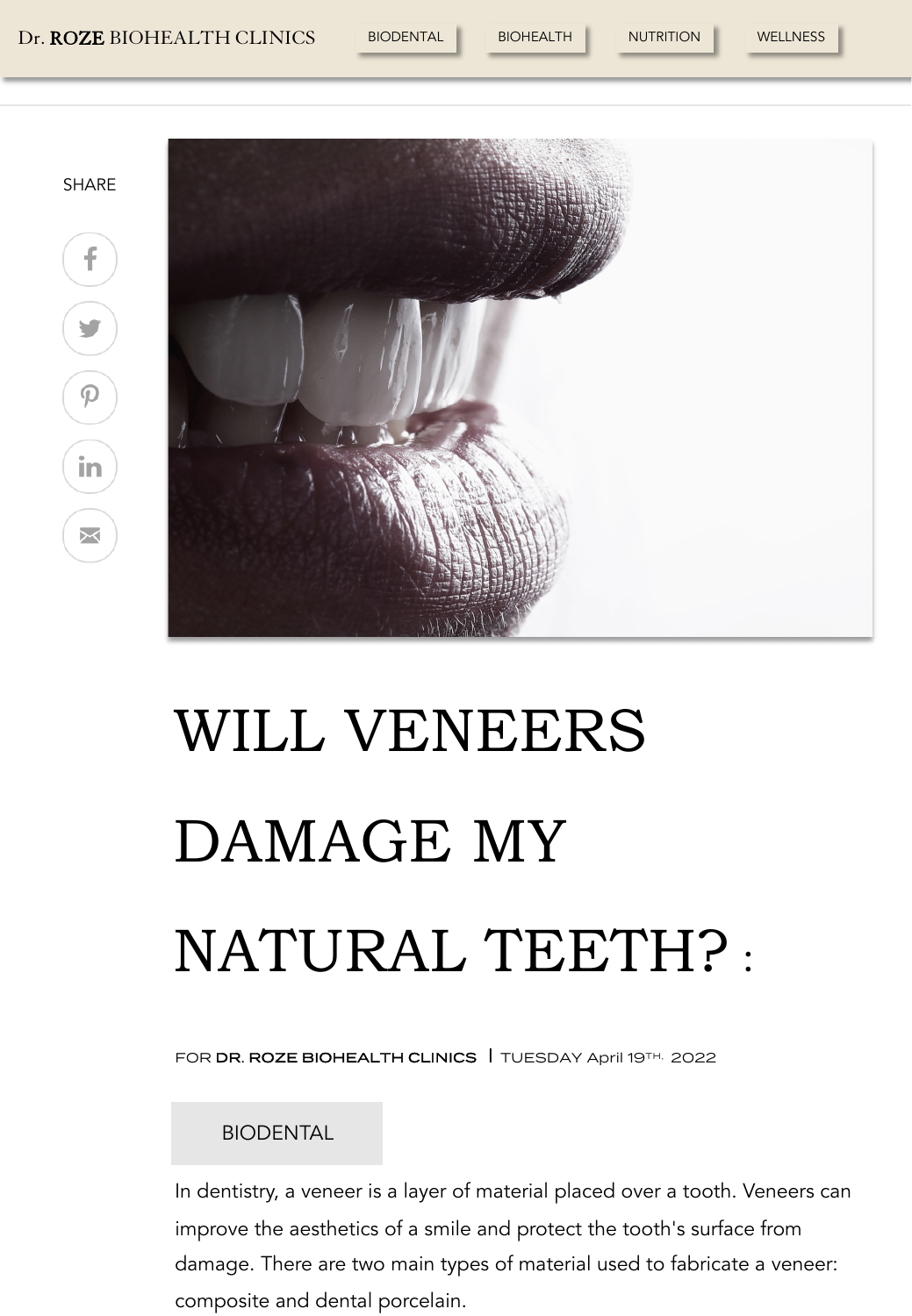## **1/- Porcelain Veneers**

SHARE

f

 $\blacktriangleright$ 

 $\mathcal{P}$ 

in

 $\Join$ 

Porcelain or ceramic veneers are created from an ultra-thin ceramic material that is colour-matched to your natural teeth and used to fix tooth chips, cracks and stains. They can be customised to re-shape and re-size teeth to give you an brighter, even smile. They are also used to correct minor misalignments and teeth crowding. The benefits to porcelain or ceramic veneers are that they are permanent, highly stain-resistant, durable and react to hot and cold like your natural teeth.

## **2/- Composite Veneers**

Composite veneers work like porcelain but are made from a different material which is less-expensive and quicker to apply. They are permanent, resist most stains and are durable up to 8-10 years.

### **3/- Tooth Bonding**

Tooth bonding is a solution to fix tooth blemishes. It is easily done and does not require any anaesthesia or downtime. The bonding usually lasts 5-10 years when it will need to be replaced. It is a great option for anyone not ready to commit to more permanent veneers.

- In the past, to attach veneers to teeth, it was required to file down the natural tooth. As the technology has greatly advanced, the application process is very different and virtually pain-free.
- To apply the composite or bonding material, there is no need to change anything about your natural teeth. An etching solution is painted onto teeth so the bonding material can stick then it is moulded, sculpted and layered into the shape that is required. Finally, a light is applied to set the material.

For porcelain veneers, the procedure involves removing a think layer of your tooth enamel and using a dental adhesive to attach the individually-created ceramic veneers to the teeth. These porcelain veneers are created to match teeth shape and size exactly how you wish. A curing light will then be used to harden the bonding material into place.